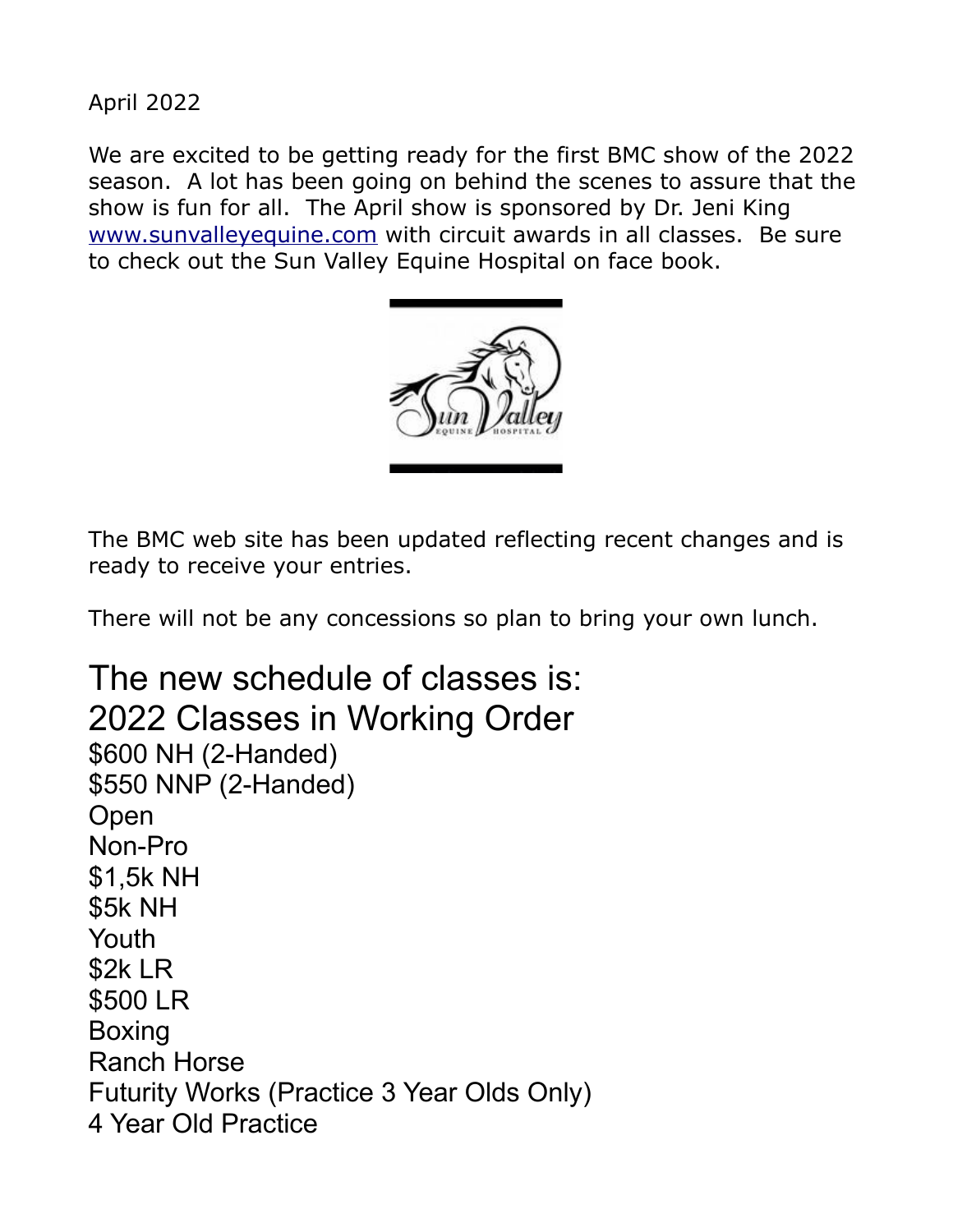5/6 Year Old Practice

2022 Membership Fees will be as follows: Individual \$40 Family \$50 Youth Only \$20

Entry Fees remain unchanged and are as follows: Open \$135 (of which \$25 to jackpot) All other cutting classes \$110 (optional \$10 cash jackpot) Youth \$70 Boxing \$75 (used cattle) Ranch Horse \$75 (used cattle) Futurity Works, 4 Year Old, 5/6 Year Old \$75 Practice Pen – Sunnyside Shows Only \$20 Flag Works - \$15 The Futurity Works, 4 Year Old, 5/6 Year Old - \$75 for 5 minutes, 2 fresh cows

Show starts at 9 am and the age designated practices will take place in the show pen at the end of the show.

We have modified the Boxing class this year to give the rider maximum bang for their buck by expanding the work to 2  $\frac{1}{2}$ minutes. This class will also be a great place to get that green horse on cattle without the pressure of being in front of a herd. It will give the rider a great chance to work on a lot for little cost.

As usual, entries will close at 9 pm on Wednesday, April 13<sup>th</sup>.

Upon arrival at the show, please first visit the show office to turn in your membership form, dues and feel free to pay your class fees at that time as well. Everything members can do to reduce chaos in the show office is appreciated by our hard-working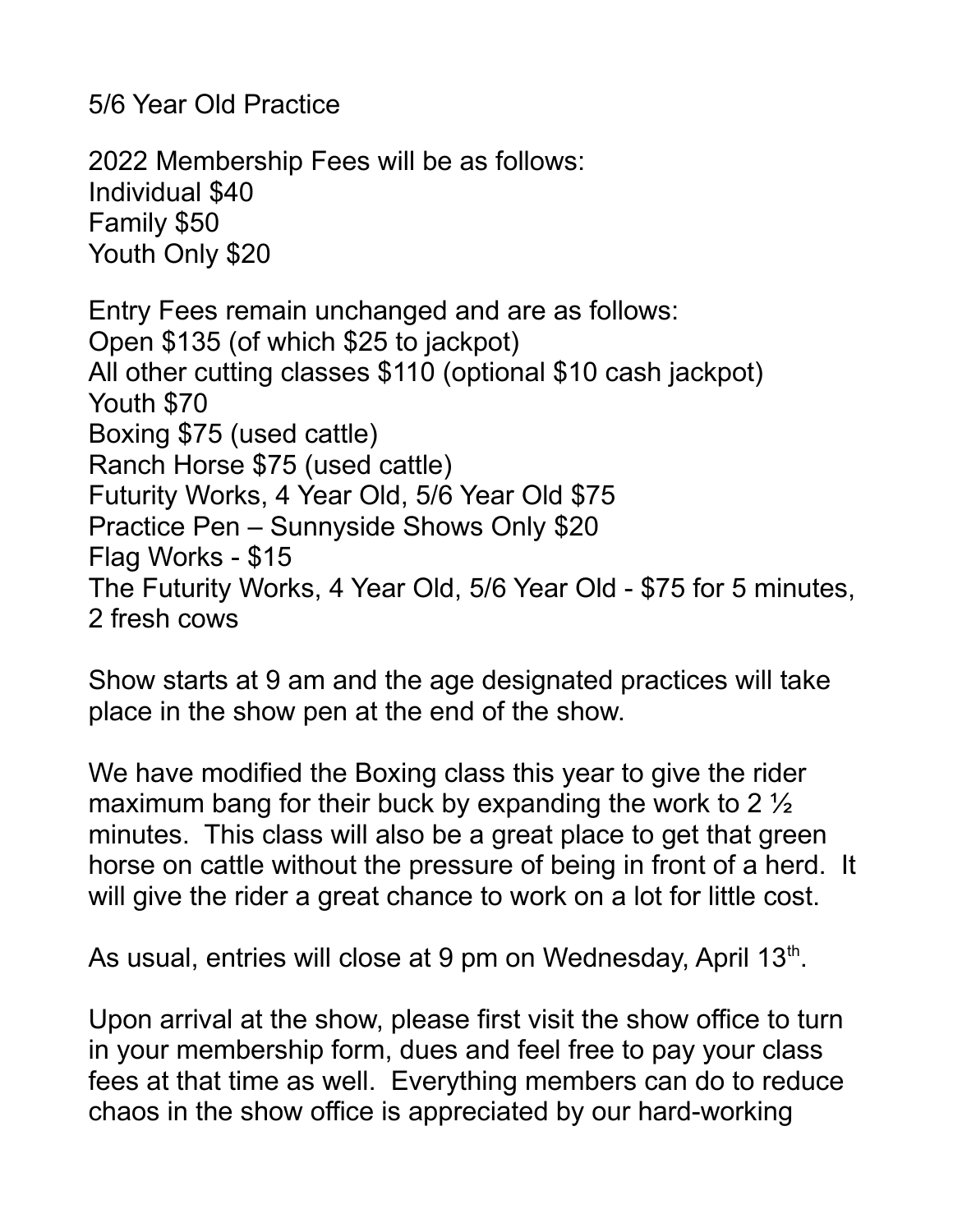secretaries.

We have posted updated Show Rules on the web site for take a moment to review them.

The Show Manager is Greg Jones so if you have an issue, please let him know.

We are excited to have a vendor at the show. Liz Southard will be there representing samplesalegigharbor.com. She will be bringing a selection of western style bags & purses at killer prices.